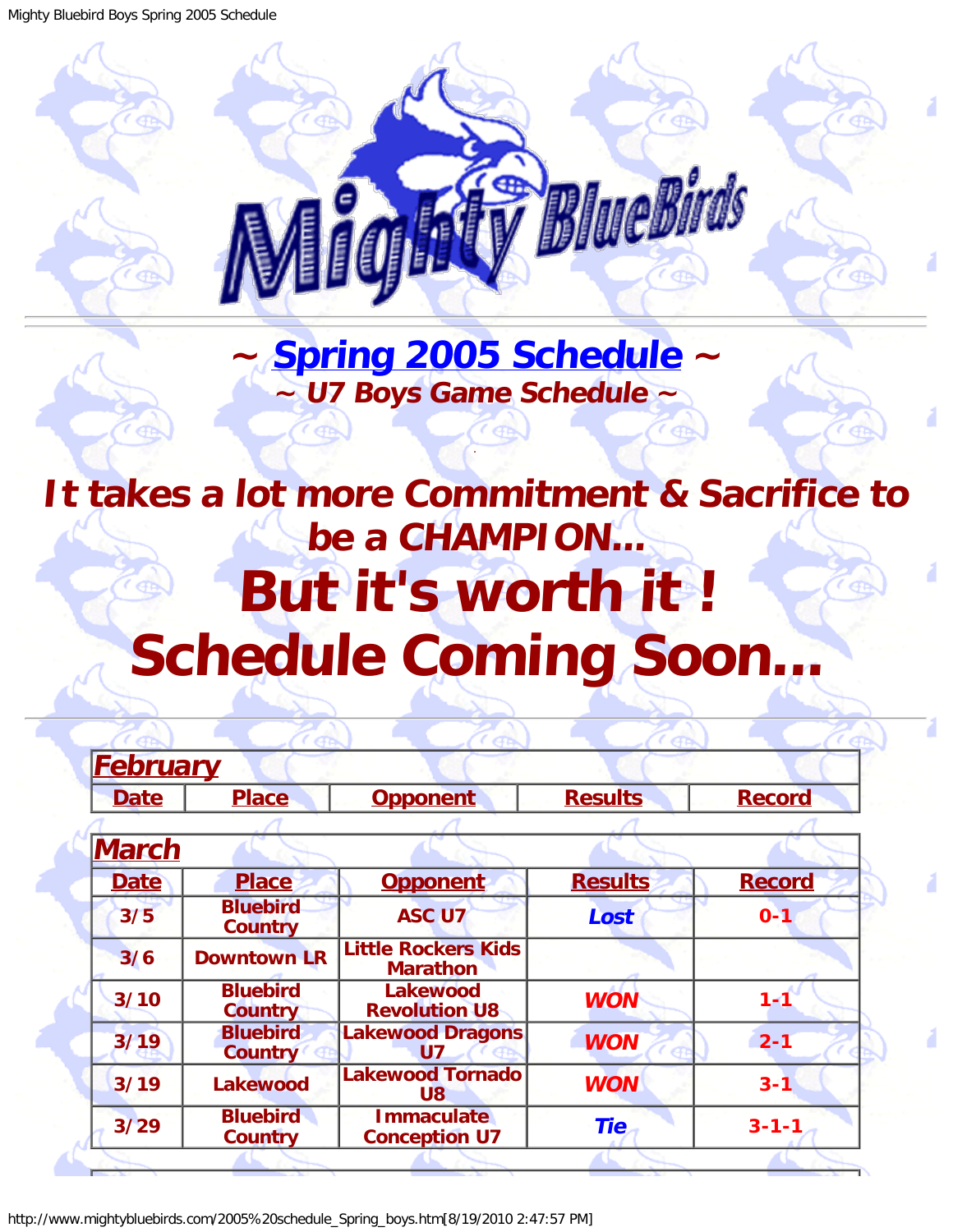| <u>April</u> |                                   |                                                                                                            |                                                                                                |               |
|--------------|-----------------------------------|------------------------------------------------------------------------------------------------------------|------------------------------------------------------------------------------------------------|---------------|
| <b>Date</b>  | <b>Place</b>                      | <b>Opponent</b>                                                                                            | <b>Results</b>                                                                                 | <b>Record</b> |
| 4/9          | <b>Murray Park</b>                | 2005 Winrock<br>Spring Tournament<br><b>U8 Boys Jamboree</b><br><b>LRFC Fighting Red</b><br><b>Dragons</b> | <b>WON</b>                                                                                     | $4 - 1 - 1$   |
| 4/9          | <b>Murray Park</b>                | 2005 Winrock<br><b>Spring Tournament</b><br>U7/U8 Boys<br><b>Jamboree</b><br><b>LRFC Ronnell</b>           | <b>WON</b>                                                                                     | $5 - 1 - 1$   |
| 4/9          | <b>Murray Park</b>                | 2005 Winrock<br>Spring Tournament<br>U8 Boys Jamboree<br><b>Bryant Bad Dogs</b>                            | <b>Tie</b>                                                                                     | $5 - 1 - 2$   |
| 4/9          | <b>Murray Park</b>                | 2005 Winrock<br>Spring Tournament<br>U7/U8 Boys<br>Jamboree<br><b>LRFC Blue Devils</b>                     | <b>WON</b>                                                                                     | $6 - 1 - 2$   |
| 4/9          | <b>Murray Park</b>                | 2005 Winrock<br><b>Spring Tournament</b><br><b>U8 Boys Jamboree</b><br><b>LRFC Schmidt</b>                 | <b>Tie</b>                                                                                     | $6 - 1 - 3$   |
| 4/9          | <b>Murray Park</b>                | 2005 Winrock<br>Spring Tournament<br>U7/U8 Boys<br><b>Jamboree</b><br><b>LRFC Tigers</b>                   | <b>WON</b>                                                                                     | $7 - 1 - 3$   |
| 4/9          | <b>Murray Park</b>                | 2005 Winrock<br>Spring Tournament<br><b>U8 Boys Jamboree</b><br><b>LRFC Schmidt</b>                        | Lost                                                                                           | $7 - 2 - 3$   |
| 4/9          | <b>Murray Park</b>                | 2005 Winrock<br><b>Spring Tournament</b><br>U7/U8 Boys<br>Jamboree<br><b>LRFC Barker</b>                   | <b>WON</b><br><b>Winrock Spring</b><br><b>Tournament</b><br>U7/U8 Jamboree<br><b>Champions</b> | $8 - 2 - 3$   |
| 4/16         | <b>Bluebird</b><br><b>Country</b> | <b>Lakewood Tornado</b><br>U8                                                                              | <b>WON</b>                                                                                     | $9 - 2 - 3$   |
| 4/18         | Conway                            | <b>Conway Revolution</b><br>U8                                                                             | <b>WON</b>                                                                                     | $10 - 2 - 3$  |
| 4/19         | <b>Bluebird</b><br><b>Country</b> | <b>Conway Chaos U7</b>                                                                                     | <b>WON</b>                                                                                     | $11 - 2 - 3$  |
| 4/21         | <b>Bluebird</b><br><b>Country</b> | <b>Lakewood Blazers</b><br><b>U7</b>                                                                       | <b>WON</b>                                                                                     | $12 - 2 - 3$  |
|              | <b>Bluebird</b>                   |                                                                                                            |                                                                                                |               |